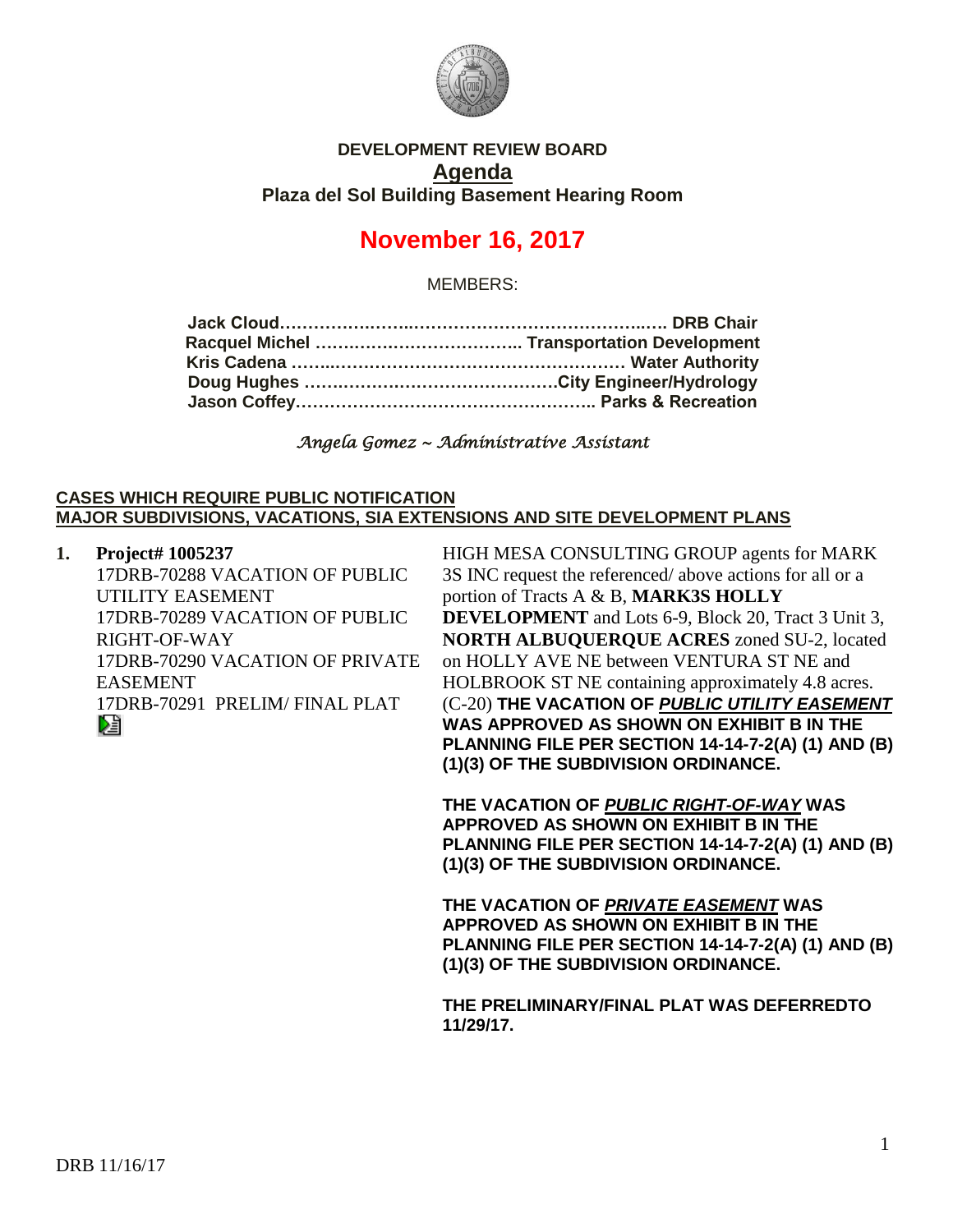**2. Project# 1000032** 17DRB-70277 – SITE DEVELOPMENT PLAN FOR BUILDING PERMIT

4G DEVELOPMENT AND CONSULTING agents for RED SHAMROCK 4 request the referernced/ above action for Lot 6, **COORS PAVILION** zoned SU-3, located on the northeast corner of ST JOSEPH'S DR NW and COORS BLVD NW containing approximately 1 acre. (G-11) *[Deferred from 11/8/17]* **DEFERRED TO 12/13/17.**

**3. Project# 1011348** 17DRB-70211 SITE DEVELOPMENT PLAN FOR BUILDING PERMIT

MODULUS ARCHITECTS INC agents for VENICE CAPITAL, LLC request the referenced/ above action for Tract A-1, Block 3, Tract A Unit B, **NORTH ALBUQUERQUE ACRES,** zoned SU-2/IP OR C, located on PAN AMERICAN FWY NE between PASADENA AVE NE and VENICE AVE NE containing approximately 1.75 acres. (B-18) *[Deferred from 8/30/17, 9/27/17, 10/11/17, 10/25/17, 11/8/17]* **THE SITE DEVELOPMENT PLAN FOR BUILDING PERMIT WAS APPROVED WITH FINAL SIGN-OFF DELEGATED TO CITY ENGINEER FOR THE SUBDIVSION IMPROVEMENTS AGREEMENT AND TO PLANNING FOR ADJACENT EASEMENT FOR WATER AUTHORITY.**

**4. Project# 1006539** 17DRB-70278 BULK LAND VARIANCE 17DRB-70279 PRELIMINARY/ FINAL PLAT APPROVAL

ALPHA PRO SURVEYING LLC agents for LAND ADVISORS ORGANIZATION LLC request the referenced/ above actions for Tract A-1, **MESA DEL SOL INNOVATION PARK** zoned PC, located on STRYKER RD SE and UNIVERSITY BLVD SE containing approximately 1,765 acres. (R-15, 16, 17; S-14, 15, 16, 17, T-16 & 17) *[Deferred from 11/1/17]* **WITHDRAWN.**

### **MINOR PLATS, FINAL (MAJOR) PLATS, AMENDED PLATS AND PLANS**

**5. Project# 1001623** 17DRB-70312 VACATION OF PRIVATE EASEMENT 17DRB-70313 MINOR - PRELIMINARY/ FINAL PLAT APPROVAL

WAYJOHN SURVEYING INC agent(s) for 3700 ELLISON LLC request(s) the above action(s) for all or a portion of Lot(s) G-2A-1-A, **SEVEN BAR RANCH** zoned SU-1, located on ELLISON DRIVE NW BETWEEN COORY BY-PASS NW AND ALAMEDA BLVD NW containing approximately 5.0849 acre(s). (A-14) **DEFERRED TO 11/29/17.**